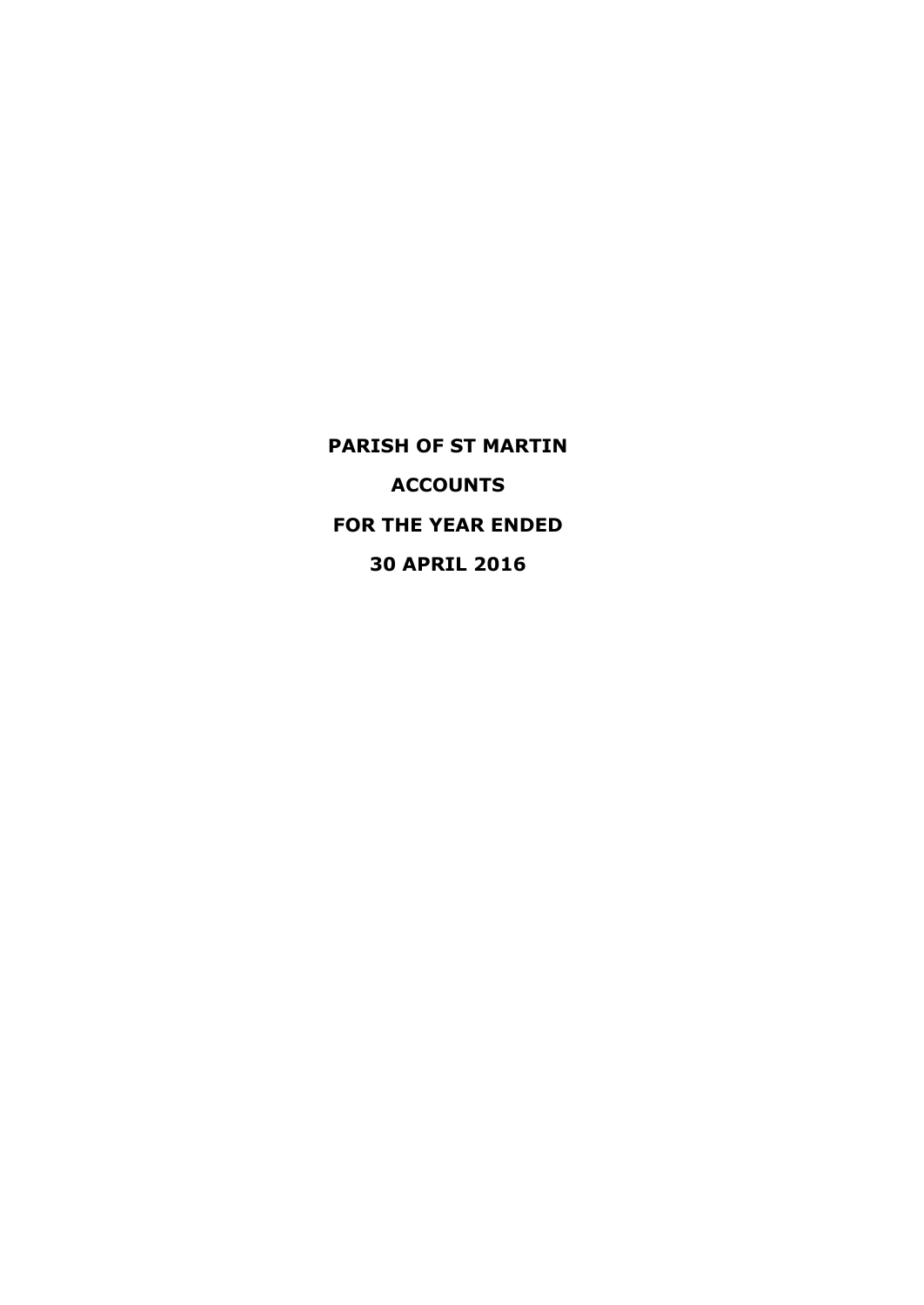# **INDEX TO THE ACCOUNTS**

# **FOR THE YEAR ENDED 30 APRIL 2016**

# **Page**

| Independent Auditor's Report            |               | 1    |
|-----------------------------------------|---------------|------|
| Summary of Balances                     |               | 2    |
| Summary of Capital Balances and Funding |               | 3    |
| <b>General Account</b>                  | - Income      | 4    |
|                                         | - Expenditure | 5/6  |
|                                         | - Summary     | 6    |
| Roads Account                           |               | 7    |
| Notes to the Accounts                   |               | 8/12 |
| Charitable Funds                        |               | 13   |
| Estimates - 2016/2017                   |               | 14   |
| Budget - 2016/2017                      |               | 15   |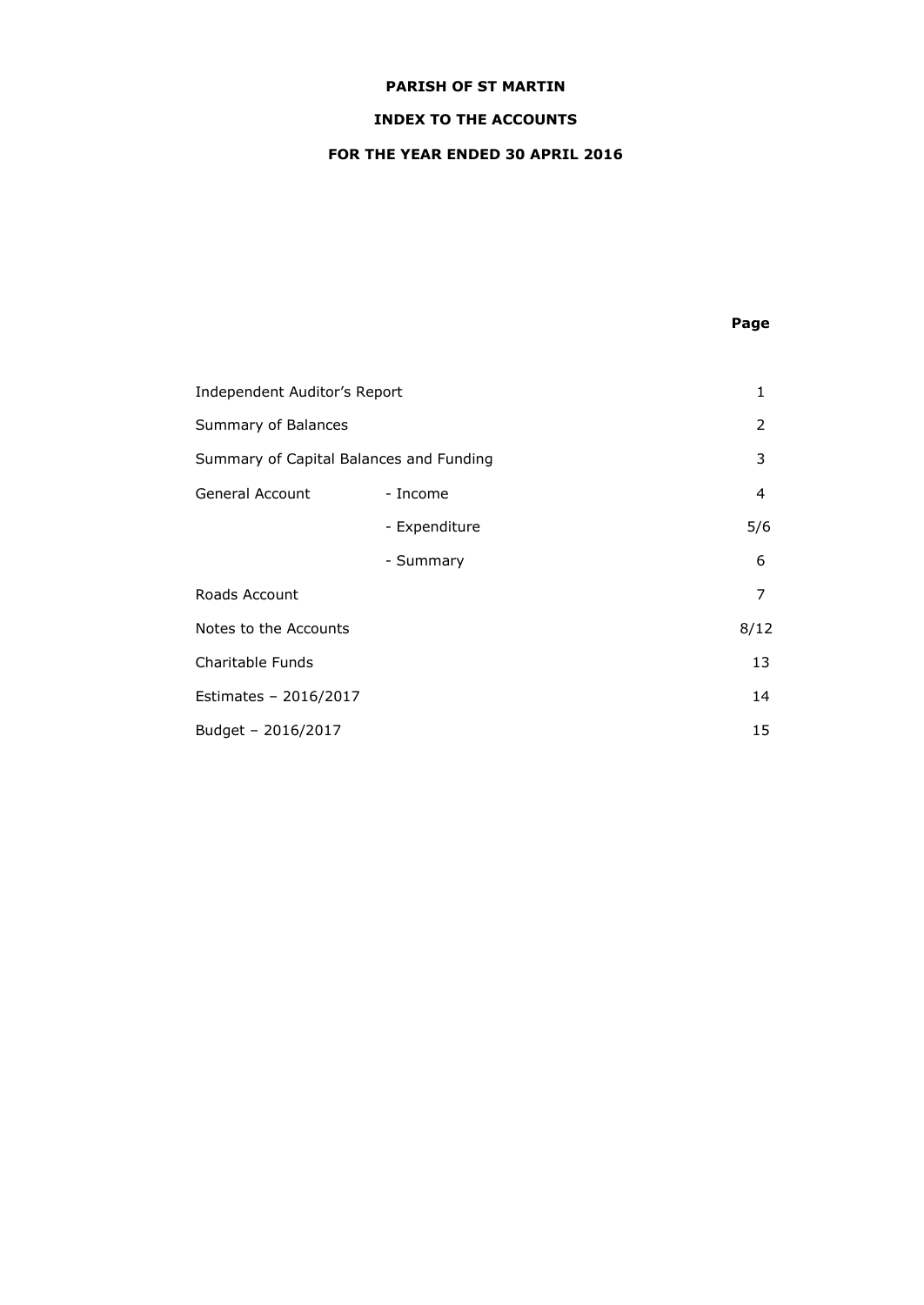

95-97 Halkett Place St. Helier, Jersey Channel Islands JE1 1BX

### **INDEPENDENT AUDITOR'S REPORT TO THE PRINCIPALS AND ELECTORS OF THE PARISH OF ST MARTIN**

We have audited the financial statements of the Parish of St Martin for the year ended 30 April 2016 on pages 2 to 12. These financial statements have been prepared under the accounting policies set out therein.

This report is made solely to the principals and electors of the Parish, as a body. Our audit work has been undertaken so that we might state to the Parish's principals and electors those matters we are required to state to them in an auditor's report and for no other purpose. To the fullest extent permitted by law, we do not accept or assume responsibility to anyone other than the Parish and the principals and electors of that Parish as a body, for our audit work, for this report, or for the opinions we have formed.

### **Respective responsibilities of Connétable and auditors**

The Connétable is responsible for the preparation of the accounts in accordance with applicable law and the Parish's own accounting policies. In preparing these accounts the Connétable is required to select suitable accounting policies and apply them consistently, make judgements and estimates that are reasonable and prudent and prepare the financial statements on the going concern basis unless it is inappropriate to assume that the Parish will continue in operation.

The Connétable is responsible for keeping proper accounting records which show with reasonable accuracy at any time the financial position of the Parish. The Connétable, together with the Procureurs du Bien Publique, is also responsible for safeguarding the assets of the Parish and hence for taking reasonable steps for the prevention and detection of fraud and other irregularities.

Our responsibility is to audit and express an opinion on the accounts in accordance with relevant legal and regulatory requirements and International Standards on Auditing (UK and Ireland). Those standards require us to comply with the Auditing Practices Board's Ethical Standards for Auditors.

We report to you our opinion as to whether the accounts are properly prepared in accordance with the Parish's own accounting policies and applicable law. We also report to you if, in our opinion, the Parish has not kept proper accounting records or if we have not received all the information and explanations we require for our audit.

### **Scope of the audit opinion**

An audit includes obtaining evidence about the amounts and disclosures in the financial statements sufficient to give reasonable assurance that the accounts are free from material misstatement, whether caused by fraud or error. This includes an assessment of: whether the accounting policies are appropriate to the Parish's circumstances and have been consistently applied and adequately disclosed; the reasonableness of significant accounting estimates made by the Parish; and the overall presentation of the accounts.

In addition, we read the financial and non-financial information issued with the accounts to identify material inconsistencies with the accounts and to identify any information that is apparently materially incorrect based on, or materially inconsistent with, the knowledge acquired by us in the course of performing the audit. If we become aware of any apparent material misstatements or inconsistencies we consider the implications for our report.

### **Opinion on financial statements**

In our opinion the financial statements:

- give a true and fair view, in accordance with the Parish's own accounting policies, of the Parish's affairs as at 30 April 2016 and of its income and expenditure for the year then ended; and
- have been properly prepared in accordance with applicable law.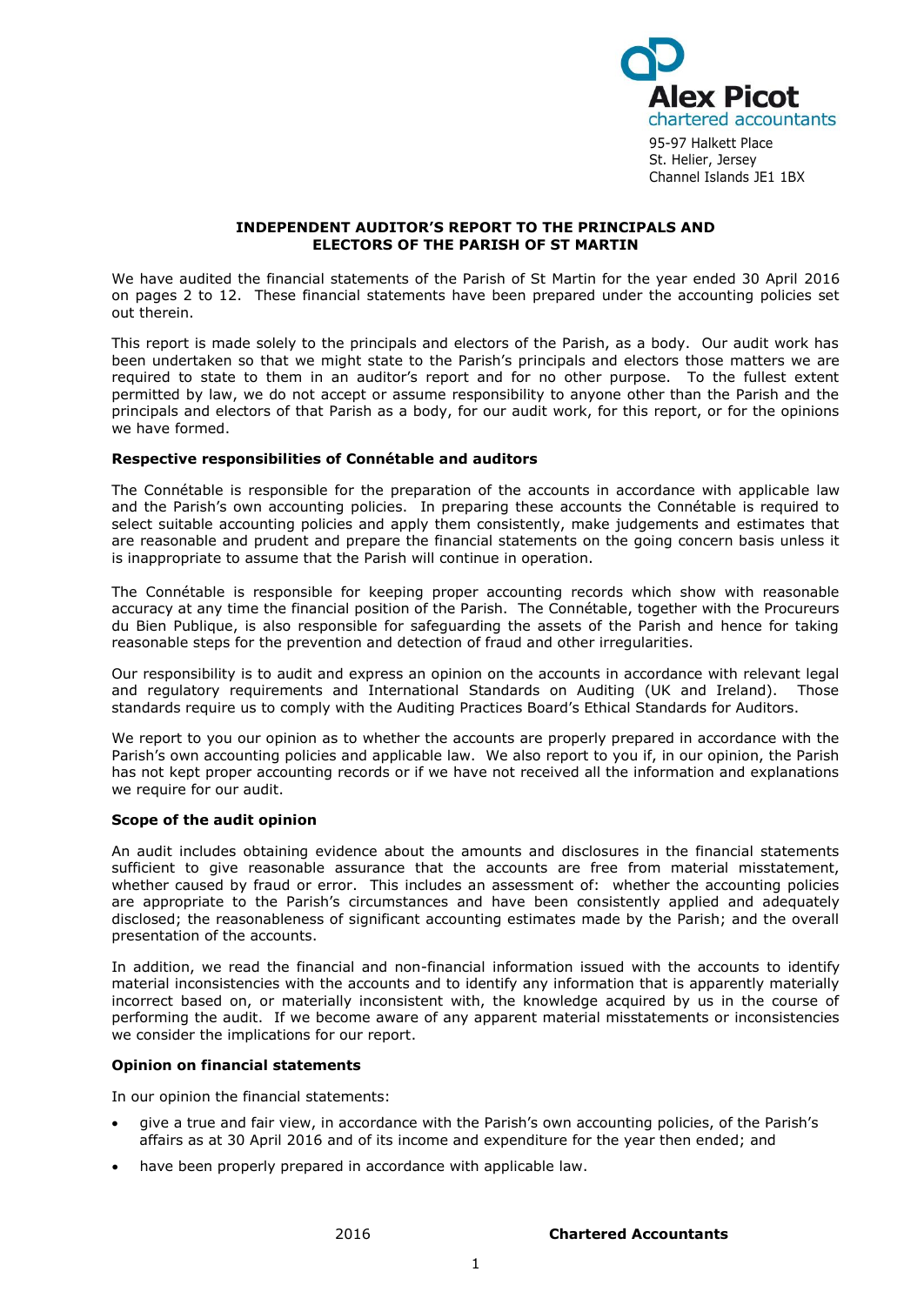### **PARISH OF ST MARTIN SUMMARY OF BALANCES AT 30 APRIL 2016**

|                                                                   |             |        | 2016            | 2015   |          |
|-------------------------------------------------------------------|-------------|--------|-----------------|--------|----------|
|                                                                   | <b>Note</b> | £      | £               | £      | £        |
| <b>CURRENT ASSETS</b>                                             |             |        |                 |        |          |
| Sundry debtors and prepayments                                    |             |        | 8,652           |        | 12,476   |
| Cash at bank and in hand                                          |             |        | 476,665         |        | 493,648  |
|                                                                   |             |        | 485,317         |        | 506,124  |
| <b>CREDITORS: Amounts falling due</b><br>within one year          |             |        |                 |        |          |
| Driving licences prepaid                                          | 5           | 13,918 |                 | 14,255 |          |
| Sundry creditors and accruals                                     | 6           | 54,556 |                 | 44,843 |          |
|                                                                   |             |        | 68,474          |        | 59,098   |
| <b>NET CURRENT ASSETS</b>                                         |             |        | 416,843         |        | 447,026  |
| <b>CREDITORS: Amounts falling due after</b><br>more than one year |             |        |                 |        |          |
| Driving licences prepaid                                          | 5           |        | 29,993          |        | 40,347   |
|                                                                   |             |        | £386,850        |        | £406,679 |
|                                                                   |             |        |                 |        |          |
| <b>BALANCES IN HAND</b>                                           |             |        |                 |        |          |
| General Account (page 6)                                          |             |        | 209,681         |        | 183,257  |
| Reserve Fund                                                      | 7<br>8      |        | 144,818         |        | 159,660  |
| Parish Depot Fund<br>Parish Vehicle Reserve Fund                  | 8           |        | 2,509<br>11,385 |        | 28,762   |
| Church Bell Reserve Fund                                          | 8           |        |                 |        | 10,000   |
| Car Park Reserve Fund                                             | 8           |        | 18,457          |        | 25,000   |
|                                                                   |             |        | £386,850        |        | £406,679 |

....................................... CONNÉTABLE ....................................... PROCUREUR

....................................... 2016

The notes on pages 8 to 12 form part of these accounts Independent Auditor's Report – page 1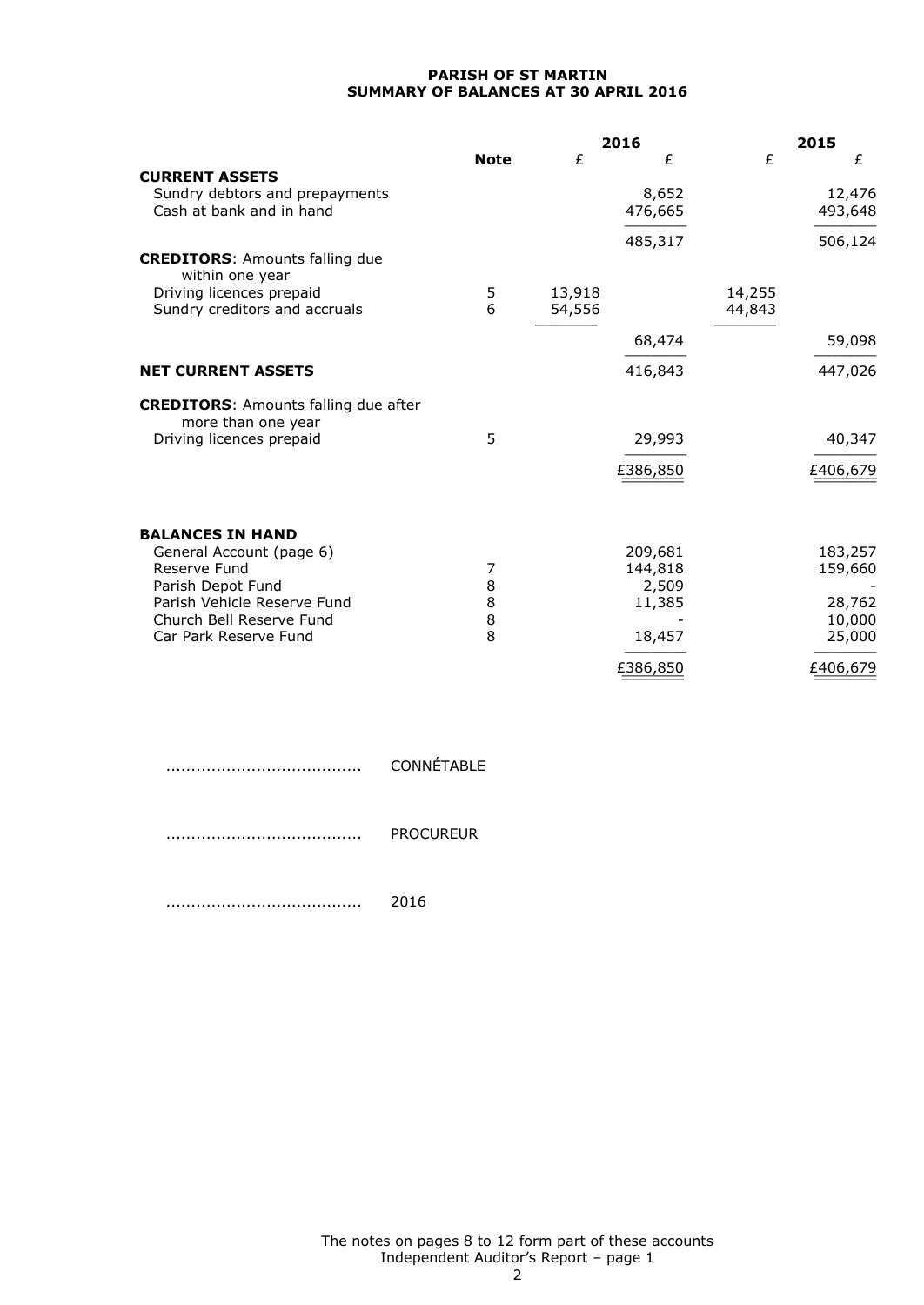### **PARISH OF ST MARTIN SUMMARY OF CAPITAL BALANCES AND FUNDING AT 30 APRIL 2016**

|                                                                    | <b>Note</b> | 2016<br>£  | 2015<br>£  |
|--------------------------------------------------------------------|-------------|------------|------------|
| <b>Sheltered Housing - Le Court Clos</b>                           |             |            |            |
| Capital expenditure to date                                        |             | 2,729,397  | 2,729,397  |
| Debtors                                                            |             | 1,084      | 1,088      |
| Cash at bank                                                       |             | 175,452    | 68,602     |
|                                                                    |             | £2,905,933 | £2,799,087 |
| Loan finance                                                       | 10          |            | 49,746     |
| Rents received less running costs<br>and loan interest- cumulative |             | 1,665,259  | 1,508,726  |
| Creditors                                                          |             | 445        | 386        |
| Donations                                                          |             | 515,000    | 515,000    |
| Initial funding received                                           |             | 725,229    | 725,229    |
|                                                                    |             | £2,905,933 | £2,799,087 |
| <b>Rectory refurbishment</b>                                       |             |            |            |
| Capital expenditure to date                                        |             | 551,454    | 551,454    |
| Cash at bank                                                       |             |            | 4,583      |
| Rental deposit                                                     |             | 5,000      | 5,000      |
|                                                                    |             | £556,454   | £561,037   |
| Loan finance                                                       |             | 136,129    | 180,160    |
| Rents received less running costs                                  |             |            |            |
| - cumulative                                                       |             | 115,325    | 71,294     |
| Donation                                                           |             | 300,000    | 300,000    |
| Rental deposit                                                     |             | 5,000      | 5,000      |
| Creditors                                                          |             |            | 4,583      |
|                                                                    |             | £556,454   | £561,037   |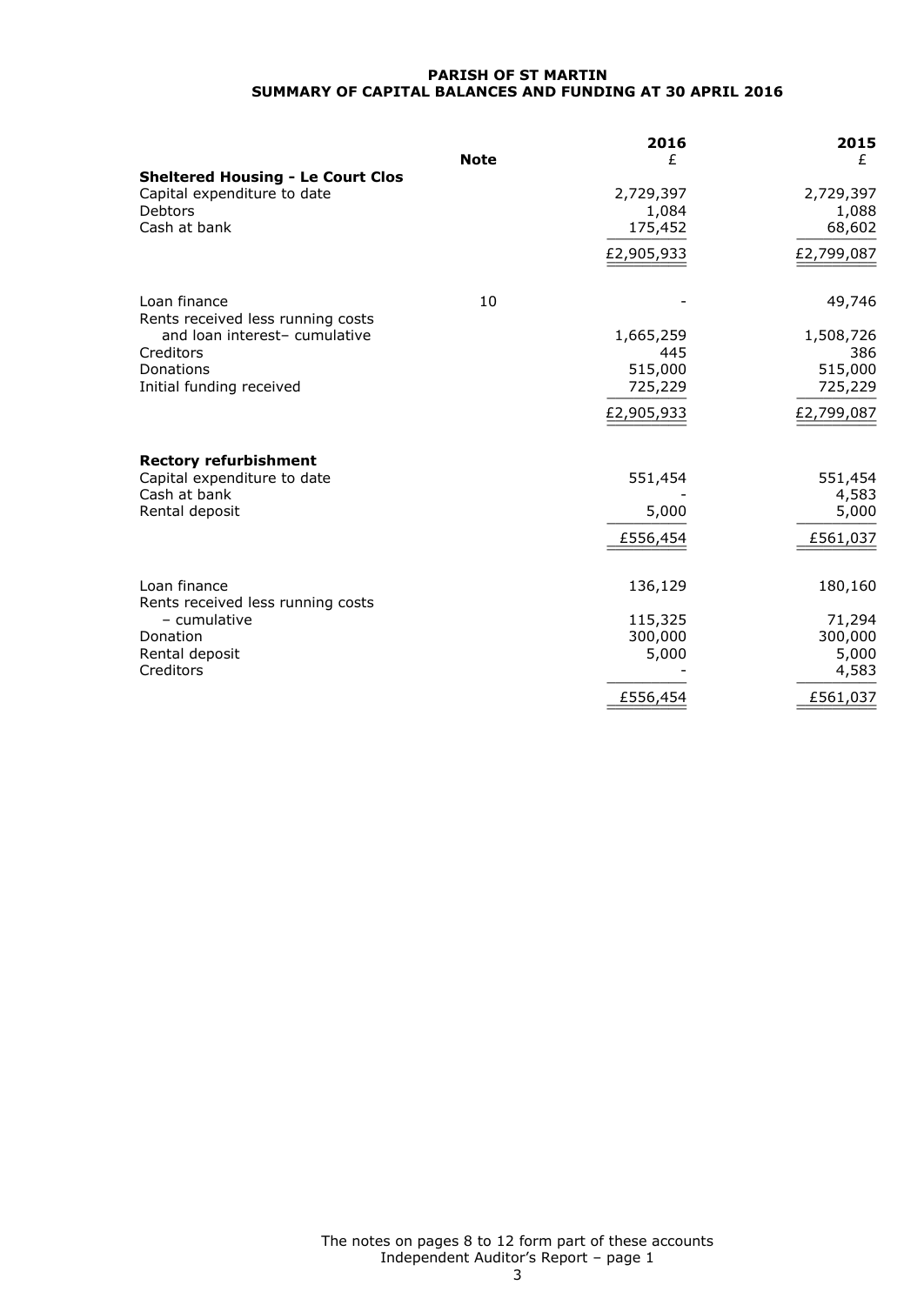### **GENERAL ACCOUNT - INCOME**

# **FOR THE YEAR ENDED 30 APRIL 2016**

|                                                                                                                                 |             |                                           | 2016     |                                         | 2015     |
|---------------------------------------------------------------------------------------------------------------------------------|-------------|-------------------------------------------|----------|-----------------------------------------|----------|
| <b>2015 RATE</b>                                                                                                                | <b>Note</b> | £                                         | £        | £                                       | £        |
| 51,644,598 quarters assessed at 1.16p per quarter<br>(2014 - 50,654,308 at 1.12p per quarter)                                   |             |                                           | 599,077  |                                         | 567,328  |
| Add: Surcharges made<br>Less: Adjustments and non-recoverables<br>Unpaid balances                                               | 2           | 1,898<br>603                              | 2,187    | 2,213<br>1,430                          | 1,697    |
|                                                                                                                                 |             |                                           | (2,501)  |                                         | (3, 643) |
| <b>TOTAL RATES RECEIVED</b>                                                                                                     |             |                                           | 598,763  |                                         | 565,382  |
| <b>SUNDRY INCOME</b>                                                                                                            |             |                                           |          |                                         |          |
| Rates arrears (net of refunds and<br>collection charges)<br>Rental income<br>Speeding fines<br>Deposit interest<br>Other income | 3           | 1,321<br>38,204<br>4,425<br>289<br>13,243 |          | 620<br>27,866<br>3,160<br>385<br>14,037 |          |
|                                                                                                                                 |             |                                           | 57,482   |                                         | 46,068   |
| <b>TOTAL INCOME FOR THE YEAR</b>                                                                                                |             |                                           | £656,245 |                                         | £611,450 |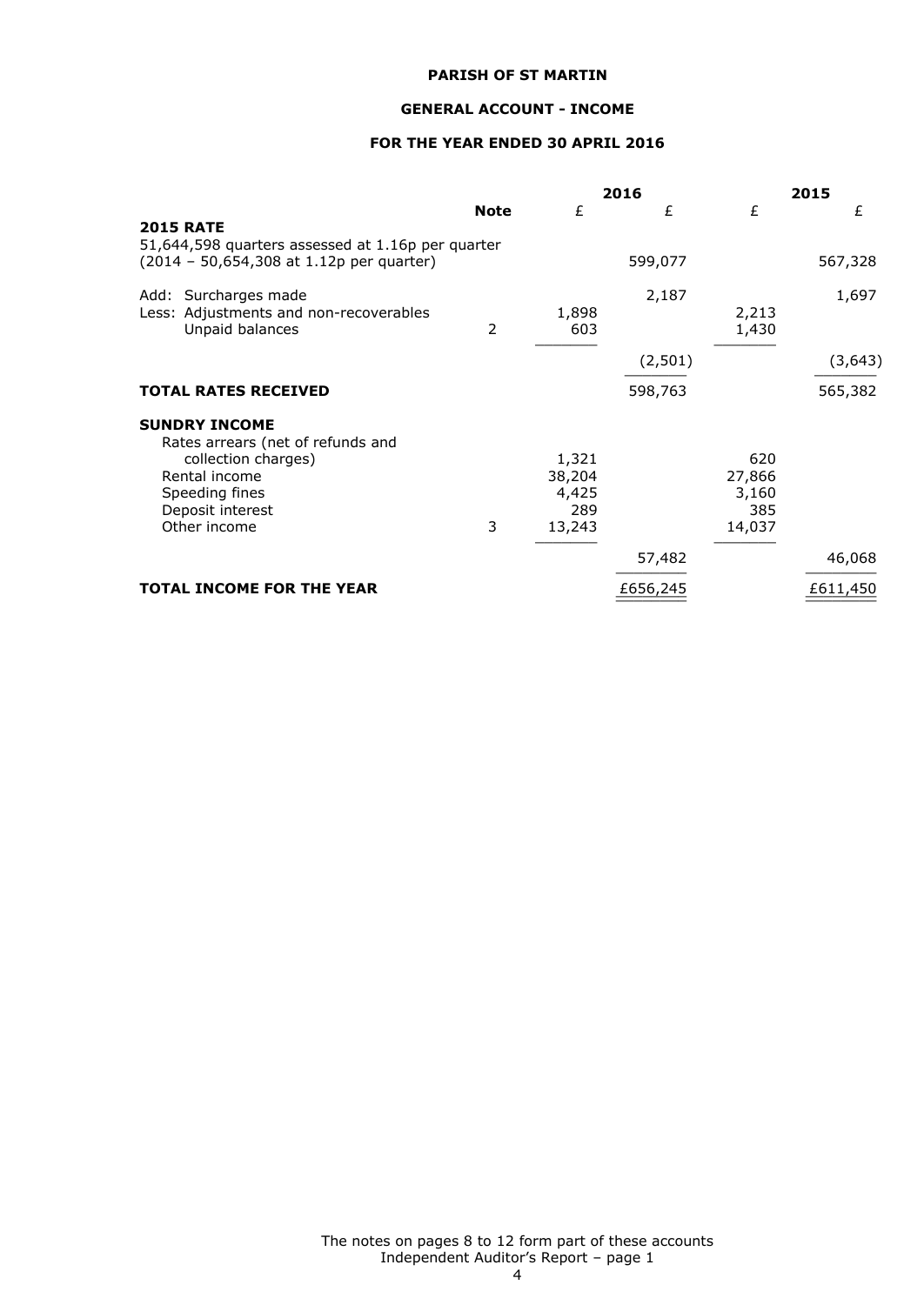# **PARISH OF ST MARTIN GENERAL ACCOUNT - EXPENDITURE FOR THE YEAR ENDED 30 APRIL 2016**

| <b>Note</b>                                                                 | <b>Estimates</b><br>2016<br>£ | <b>Actual</b><br>2016<br>£ | <b>Actual</b><br>2015<br>£ |
|-----------------------------------------------------------------------------|-------------------------------|----------------------------|----------------------------|
|                                                                             |                               |                            |                            |
| <b>ADMINISTRATION:</b>                                                      |                               |                            |                            |
| Telephone and postage                                                       | 6,700                         | 7,694                      | 6,549                      |
| Advertising, printing and stationery<br>Computer expenses                   | 10,500<br>8,000               | 6,812<br>8,432             | 9,603<br>7,008             |
| Comité des Connétables                                                      | 6,200                         | 6,200                      | 6,175                      |
| Sundry expenses                                                             | 6,600                         | 5,352                      | 4,615                      |
|                                                                             | 38,000                        | 34,490                     | 33,950                     |
|                                                                             |                               |                            |                            |
| <b>SALARIES, PENSIONS AND FEES:</b>                                         |                               |                            |                            |
| Salaries, pensions and social security                                      | 125,300                       | 124,404                    | 122,306                    |
| <b>Assessment Committee</b>                                                 | 2,750                         | 2,750                      | 2,750                      |
| Professional fees                                                           | 12,000                        | 7,148                      | 8,500                      |
| Audit fee<br><b>Etat Civil</b>                                              | 5,700<br>150                  | 5,700<br>37                | 5,700<br>122               |
|                                                                             | 145,900                       | 140,039                    | 139,378                    |
|                                                                             |                               |                            |                            |
| <b>TRESOR:</b>                                                              |                               |                            |                            |
| Wages, repairs and maintenance                                              | 45,000                        | 41,868                     | 46,355                     |
| <b>RECTOR'S ACCOMMODATION ENTITLEMENT</b>                                   | 15,000                        | 15,000                     | 15,000                     |
| <b>CHARITABLE GRANTS</b><br>$\overline{4}$                                  | 7,000                         | 7,000                      | 6,500                      |
|                                                                             |                               |                            |                            |
| <b>ROADS ACCOUNT</b> (page 7)                                               | 115,000                       | 111,879                    | 112,869                    |
| <b>REFUSE COLLECTION</b>                                                    | 101,500                       | 101,334                    | 99,342                     |
| <b>STREET LIGHTING</b>                                                      | 450                           | 422                        | 441                        |
|                                                                             |                               |                            |                            |
| <b>MAINTENANCE OF PROPERTIES:</b>                                           |                               |                            |                            |
| - Public Hall - Upkeep<br>- Public Hall – Interior and exterior maintenance | 16,300<br>7,000               | 14,520<br>6,942            | 15,402<br>6,582            |
| - Other properties                                                          | 29,200                        | 28,141                     | 22,241                     |
| - Village Green/Pavilion                                                    | 6,000                         | 6,482                      | 3,232                      |
| - Car Park maintenance                                                      | 3,000                         | 3,193                      | 1,621                      |
|                                                                             | 61,500                        | 59,278                     | 49,078                     |
|                                                                             |                               |                            |                            |
| <b>HONORARY POLICE:</b>                                                     |                               |                            |                            |
| Operational                                                                 | 22,650                        | 20,324                     | 22,227                     |
| Support                                                                     | 16,350                        | 15,537                     | 15,410                     |
| Capital                                                                     |                               |                            | 4,309                      |
|                                                                             | 39,000                        | 35,861                     | 41,946                     |
| Balance carried forward                                                     | 568,350                       | 547,171                    | 544,859                    |
|                                                                             |                               |                            |                            |

The notes on pages 8 to 12 form part of these accounts Independent Auditor's Report – page 1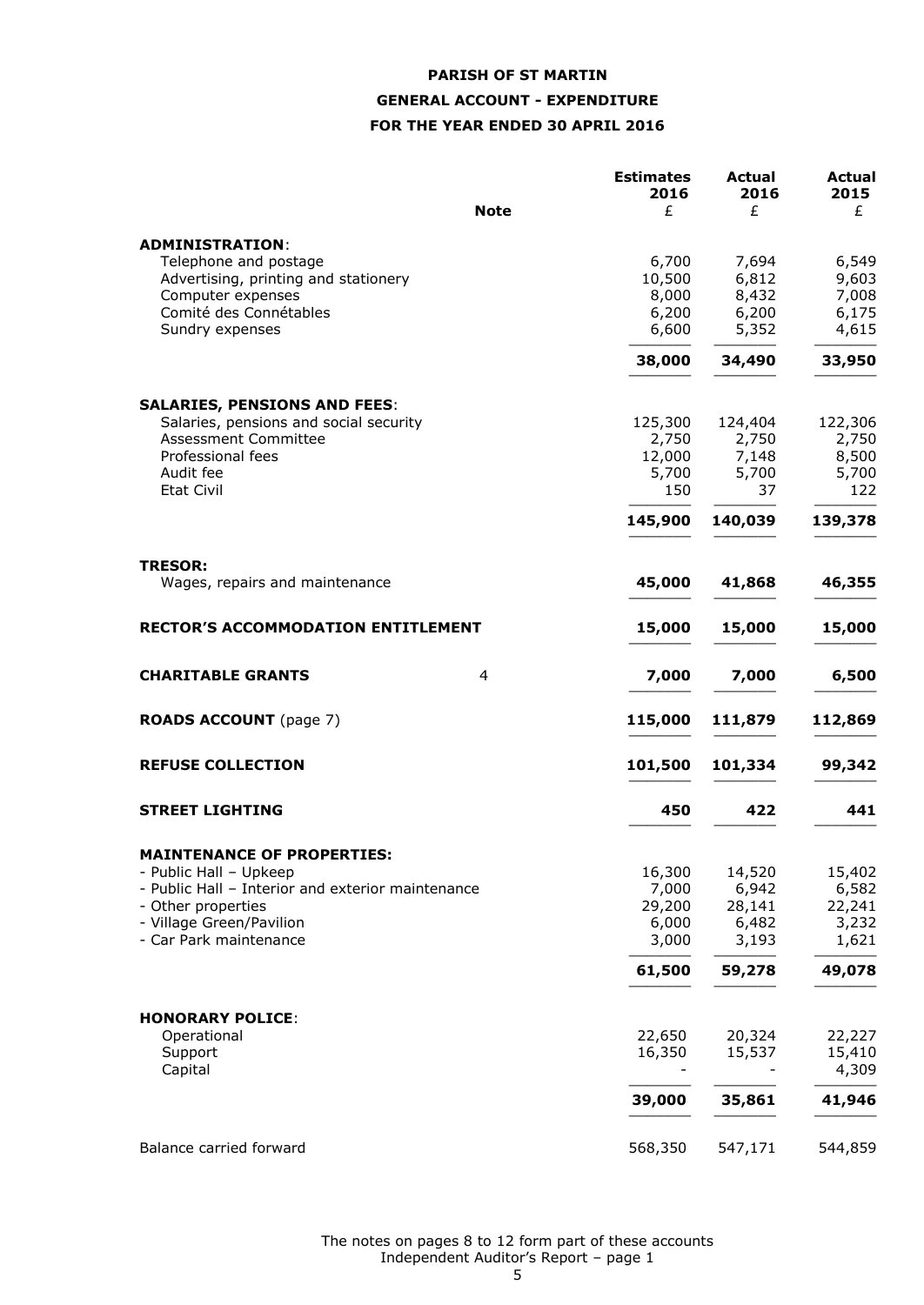# **GENERAL ACCOUNT – EXPENDITURE (CONTINUED)**

# **FOR THE YEAR ENDED 30 APRIL 2016**

|                                                                                                                                                                                                | <b>Estimates</b><br>2016<br>£                     | <b>Actual</b><br>2016<br>£                        | <b>Actual</b><br>2015<br>£                         |
|------------------------------------------------------------------------------------------------------------------------------------------------------------------------------------------------|---------------------------------------------------|---------------------------------------------------|----------------------------------------------------|
| Balance brought forward                                                                                                                                                                        | 568,350                                           | 547,171                                           | 544,859                                            |
| <b>RESERVE FUND - allocation for future major expenditure</b><br>Village Green<br>Car Park Reserve Fund<br>Parish Vehicles Reserve Fund                                                        | 20,000<br>10,000<br>30,000                        | 20,000<br>10,000<br>30,000                        | 20,000<br>25,000<br>15,000<br>60,000               |
| <b>CAPITAL REPAYMENT ON FIELD 388</b>                                                                                                                                                          |                                                   |                                                   | 15,000                                             |
| TOTAL EXPENDITURE EXCLUDING SPECIAL VOTES                                                                                                                                                      | 598,350                                           | 577,171                                           | 619,859                                            |
| <b>SPECIAL VOTES:</b><br>Youth Centre worker<br>Parish in Bloom<br><b>Battle of Flowers</b><br>Senior Citizens Christmas Fund<br>70 <sup>th</sup> Liberation<br>Old School Development Project | 12,000<br>500<br>1,000<br>500<br>58,000<br>72,000 | 12,000<br>500<br>1,000<br>500<br>38,650<br>52,650 | 12,000<br>500<br>1,000<br>1,000<br>2,463<br>16,963 |
| <b>TOTAL EXPENDITURE FOR THE YEAR</b>                                                                                                                                                          | £670,350                                          | £629,821                                          | £636,822                                           |

### **GENERAL ACCOUNT SUMMARY**

| <b>INCOME</b> (page 4)                            | 656,245  | 611,450   |
|---------------------------------------------------|----------|-----------|
| <b>EXPENDITURE</b> (pages $5 - 6$ )               | 629,821  | 636,822   |
| <b>EXCESS OF INCOME/(EXPENSES) FOR THE YEAR</b>   | 26,424   | (25, 372) |
| ADD: BALANCE IN HAND AT THE BEGINNING OF THE YEAR | 183,257  | 208,629   |
| <b>BALANCE IN HAND AT THE END OF THE YEAR</b>     | £209,681 | £183,257  |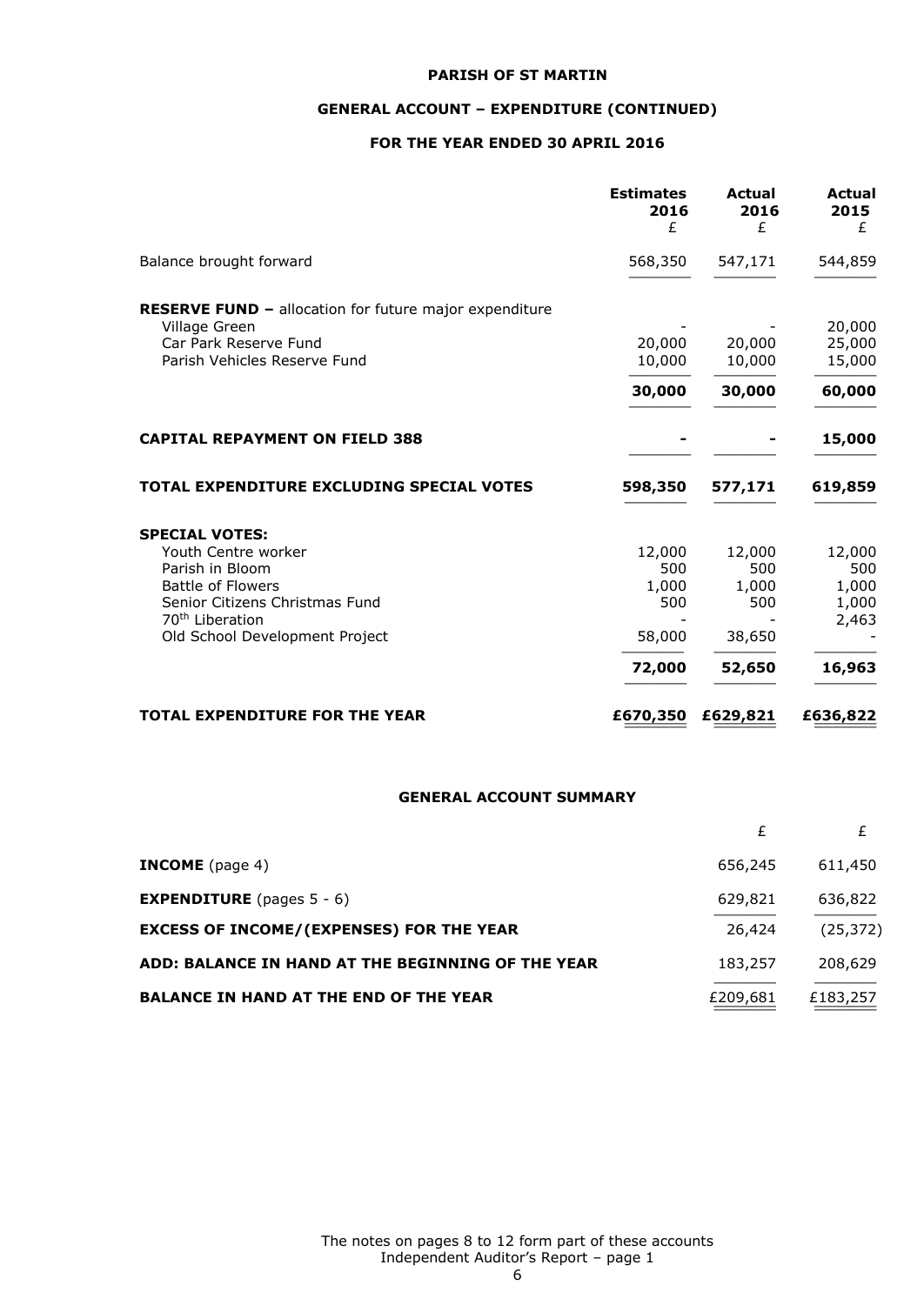### **ROADS ACCOUNT**

# **FOR THE YEAR ENDED 30 APRIL 2016**

|                                                                                                                       | <b>Note</b> |                      | 2016                       |                      | 2015                       |
|-----------------------------------------------------------------------------------------------------------------------|-------------|----------------------|----------------------------|----------------------|----------------------------|
| <b>EXPENDITURE</b>                                                                                                    |             | £                    | £                          | £                    | £                          |
| Resurfacing and re-instatement of roads<br>Other expenditure (including drains expenditure)<br>Road cleaning contract |             |                      | 68,232<br>46,581<br>24,625 |                      | 87,854<br>34,048<br>24,100 |
|                                                                                                                       |             |                      | 139,438                    |                      | 146,002                    |
| Less: <b>INCOME</b>                                                                                                   |             |                      |                            |                      |                            |
| <b>PERMITS AND LICENCES</b>                                                                                           |             |                      |                            |                      |                            |
| Driving licences<br>Firearm certificates<br>Scaffolding permits                                                       | 5           | 20,611<br>415<br>100 |                            | 20,067<br>421<br>150 |                            |
|                                                                                                                       |             | 21,126               |                            | 20,638               |                            |
| FINES - proportion retained by the Parish                                                                             |             | 5,833                |                            | 11,895               |                            |
| <b>SUNDRY INCOME</b>                                                                                                  |             | 600                  |                            | 600                  |                            |
|                                                                                                                       |             |                      | 27,559                     |                      | 33,133                     |
| <b>NET EXPENDITURE FOR THE YEAR</b><br>Charged to General Account (page 5)                                            |             |                      | £111,879                   |                      | £112,869                   |
| <b>ESTIMATE</b>                                                                                                       |             |                      | £115,000                   |                      | £120,000                   |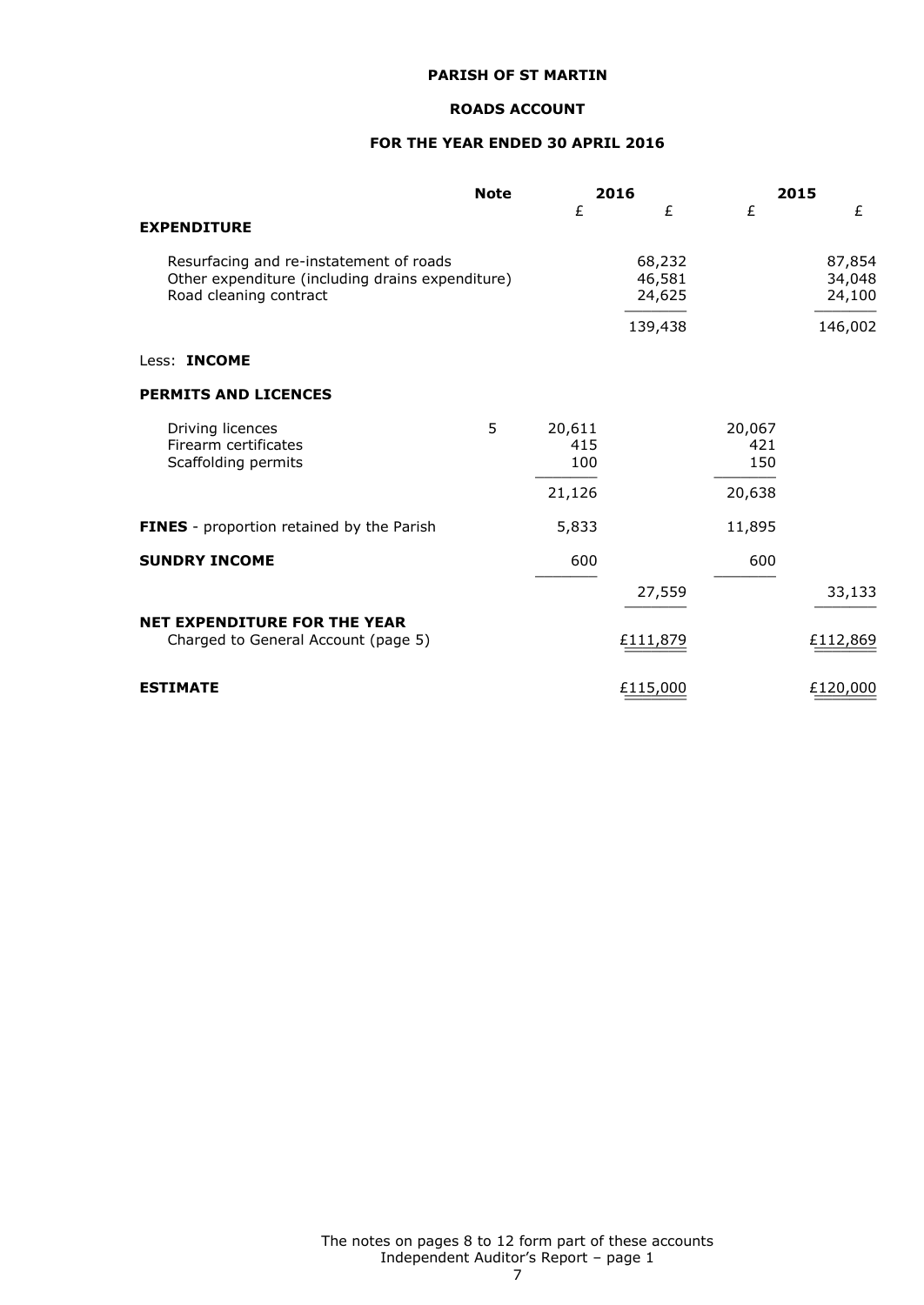### **NOTES TO THE ACCOUNTS**

### **FOR THE YEAR ENDED 30 APRIL 2016**

### 1. **ACCOUNTING POLICIES**

### 1.1 **Basis of accounting**

The accounts have been prepared under the historical cost convention and in accordance with accounting principles selected by the Parish.

### 1.2 **Fixed assets**

Land and buildings owned by the Parish are not reflected in the balance sheet but are listed in Note 12. No depreciation is provided on buildings and the cost of repairs and maintenance, where appropriate, is charged to General Account in the year of expenditure.

Motor vehicles and Furniture, fittings & equipment are charged to General Account in the year of acquisition.

### 1.3 **Income**

All income is brought into account on a receipts basis except:-

- Income from driving licences is apportioned over the period of the licence.
- Rental income which is accounted for on an accruals basis.

#### 1.4 **Expenditure**

All expenditure is accounted for on an accruals basis.

### 1.5 **Reserve Fund**

The Reserve Funds have been established to equalise the effect of exceptional expenses over successive years.

### 2. **UNPAID BALANCES**

|                                                | ----- | ----   |
|------------------------------------------------|-------|--------|
| Balance of recoverable rates                   | £603  | £1,430 |
| Percentage of total (adjusted) cash receivable | 0.10% | 0.25%  |

**2016 2015**

#### 3. **OTHER INCOME**

|                                              | 2016<br>£ | 2015    |
|----------------------------------------------|-----------|---------|
| Dog licences (less stray dog expenditure)    | 2,661     | 2,132   |
| Hire of Public Hall                          | 1,954     | 1,432   |
| Property investigations                      | 2,000     | 1,833   |
| Sunday trading permits                       | 810       | 1,210   |
| Sundry receipts                              | 418       | 2,030   |
| Fees for the administration of the Sheltered |           |         |
| Housing and H Trust                          | 5,400     | 5,400   |
|                                              | £13,243   | £14,037 |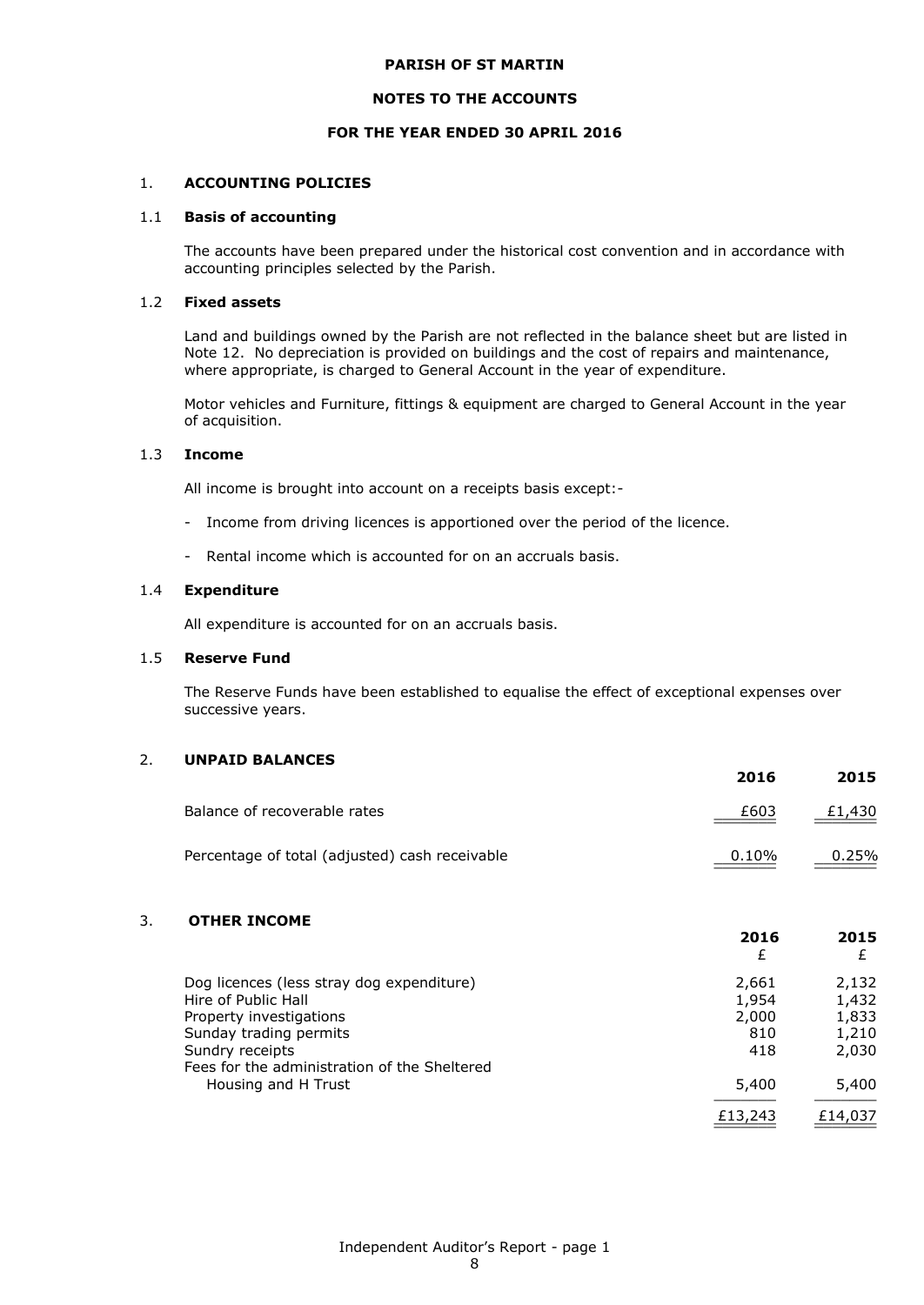# **NOTES TO THE ACCOUNTS (CONTINUED)**

# **FOR THE YEAR ENDED 30 APRIL 2016**

### 4. **CHARITABLE GRANTS**

|                                                                   | 2016<br>£ | 2015<br>£ |
|-------------------------------------------------------------------|-----------|-----------|
| Headway                                                           | 500       | 500       |
| Jersey Age Concern                                                | 300       | 300       |
| Jersey Association of Carers                                      | 300       | 300       |
| Jersey Hospice Care                                               |           | 400       |
| Jersey Mencap                                                     |           | 500       |
| The Samaritans (Jersey)                                           | 200       | 200       |
| The Shelter Trust                                                 |           | 200       |
| Citizens Advice Bureau                                            |           | 300       |
| Eyecan (formerly Jersey Blind Society)                            | 500       | 200       |
| Care Homes/ Nursing Homes for Motor Neurone Disease               | 500       | 500       |
| <b>CLIC Sargent</b>                                               | 400       | 400       |
| <b>Salvation Army</b>                                             | 300       | 200       |
| Jersey Stroke Association                                         | 400       | 400       |
| Diabetes Jersey                                                   | 300       | 300       |
| Jersey Riding for Disabled                                        | 300       | 300       |
| Lions Club (Maison des Landes)                                    | 300       | 300       |
| Jersey Multiple Sclerosis Society                                 | 300       | 300       |
| Parkinson's Disease Society in the United Kingdom - Jersey Branch | 300       | 300       |
| Jersey Association for Spina Bifida and Hydrocephalus             | 300       | 300       |
| Silkworth Lodge                                                   | 300       | 300       |
| Mind Jersey                                                       | 400       |           |
| Donna Annand Melanoma Charity                                     | 300       |           |
| Les Amis                                                          | 400       |           |
| After Breast Cancer                                               | 400       |           |
|                                                                   | £7,000    | £6,500    |
|                                                                   |           |           |

# 5. **DRIVING LICENCES**

|                                          |        | 2016    |        | 2015    |
|------------------------------------------|--------|---------|--------|---------|
|                                          | £      | £       | £      | £       |
| Total receipts                           |        | 9,920   |        | 10,014  |
| Add: Deferred income brought forward     |        | 54,602  |        | 64,655  |
|                                          |        | 64,522  |        | 74,669  |
| Deferred income carried forward<br>Less: |        |         |        |         |
| - Due within one year                    | 13,918 |         | 14,255 |         |
| - Due within two to eight years          | 29,993 |         | 40,347 |         |
|                                          |        | 43,911  |        | 54,602  |
| Driving licence income for the year      |        | £20,611 |        | £20,067 |
|                                          |        |         |        |         |

# 6. **CREDITORS**

| ------------     | 2016    | 2015    |
|------------------|---------|---------|
| Sundry creditors | £54,556 | £44,843 |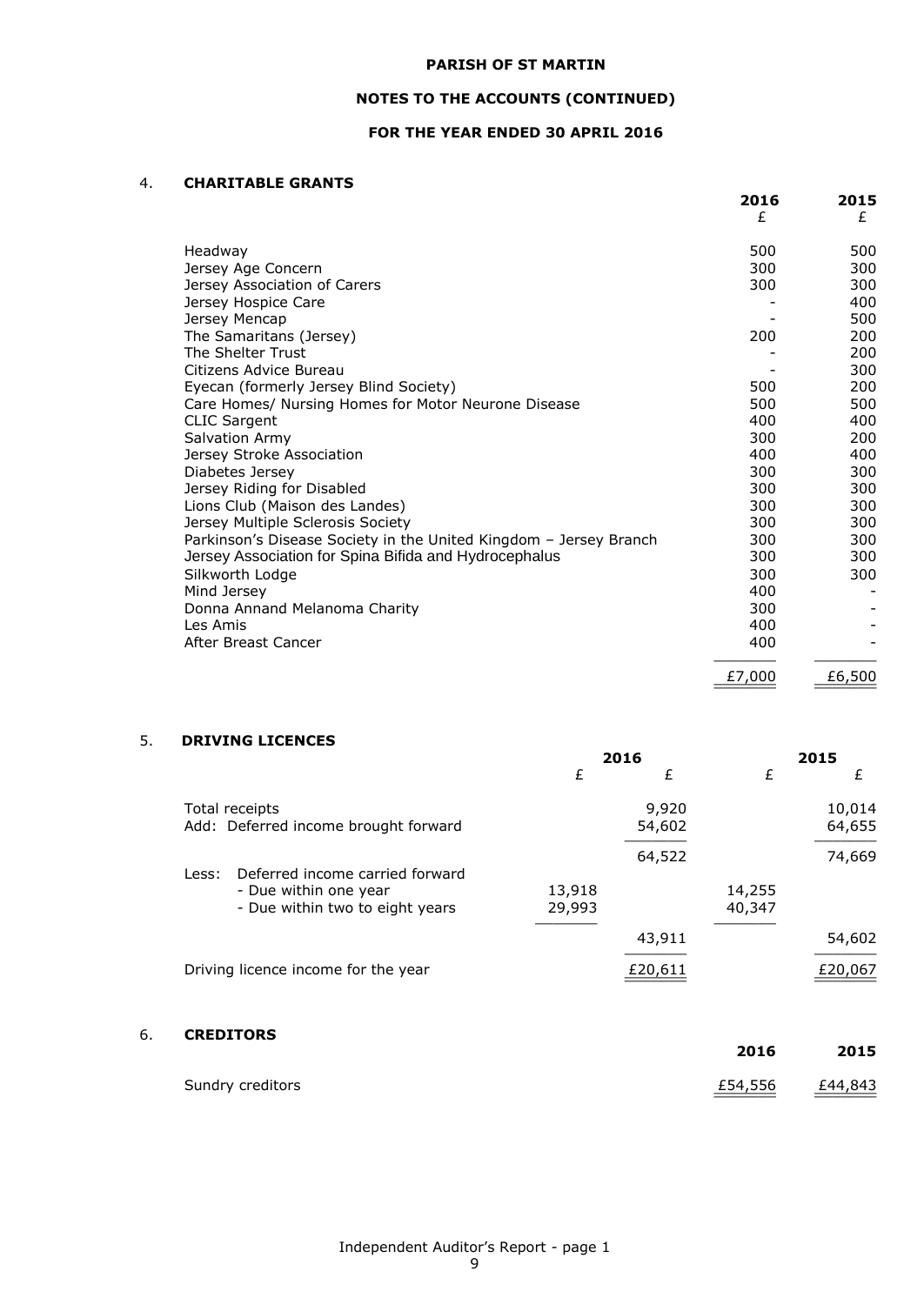### **NOTES TO THE ACCOUNTS (CONTINUED)**

# **FOR THE YEAR ENDED 30 APRIL 2016**

# 7. **RESERVE FUND**

| Balance at 1 May 2015                                                     | 159,660          |
|---------------------------------------------------------------------------|------------------|
| Add: Bank deposit interest<br>Less: Former St Martin's School expenditure | 402<br>(15, 244) |
| Balance at 30 April 2016                                                  | £144,818         |

#### 8. **OTHER RESERVE FUNDS**

|                                      | Parish<br><b>Depot</b> | Parish<br><b>Vehicle</b> | Church<br><b>Bell</b> | Car<br>Park |
|--------------------------------------|------------------------|--------------------------|-----------------------|-------------|
| Balance at 1 May 2015                |                        | 28,762                   | 10,000                | 25,000      |
| Transfer from General Account        |                        | 10,000                   |                       | 20,000      |
| Transfer between Funds               | 10,000                 |                          | (10,000)              |             |
| Proceeds from sale of Parish vehicle |                        | 3,905                    |                       |             |
| Expenditure                          | (7, 491)               | (31, 282)                |                       | (26, 543)   |
| At 30 April 2016                     | £2,509                 | £11,385                  |                       | £18,457     |

# 9. **SHELTERED HOUSING**

| LE COURT CLOS                                     | 2016<br>£     | 2015<br>£       |
|---------------------------------------------------|---------------|-----------------|
| <b>Income</b>                                     |               |                 |
| Rents received                                    | 197,256       | 197,298         |
| Bank interest received                            | 56            | 35              |
|                                                   | 197,312       | 197,333         |
| <b>Expenditure</b>                                |               |                 |
| Insurance                                         | 2,397         | 2,607           |
| Garden and landscaping                            | 4,103         | 2,803           |
| Maintenance and repairs<br>Power and water        | 28,734<br>852 | 16,314<br>1,131 |
| Administration charges                            | 4,200         | 4,200           |
| Grant for facilities for the elderly and disabled |               | 13,767          |
| Sundry expenses                                   | 359           | 245             |
|                                                   | 40,645        | 41,067          |
| Loan interest charged                             | 134           | 2,816           |
|                                                   | 40,779        | 43,883          |
| Surplus -utilised as follows:-                    | 156,533       | 153,450         |
| Donations                                         |               | 45,000          |
| Applied to the loan and Fund                      | (49, 746)     | (198, 450)      |
| Surplus for the year                              | £106,787      | £               |

During the year ended 30 April 2015, the Parish received donations of £45,000 from the H Trust specifically towards Le Court Clos which was used to repay capital of the loan.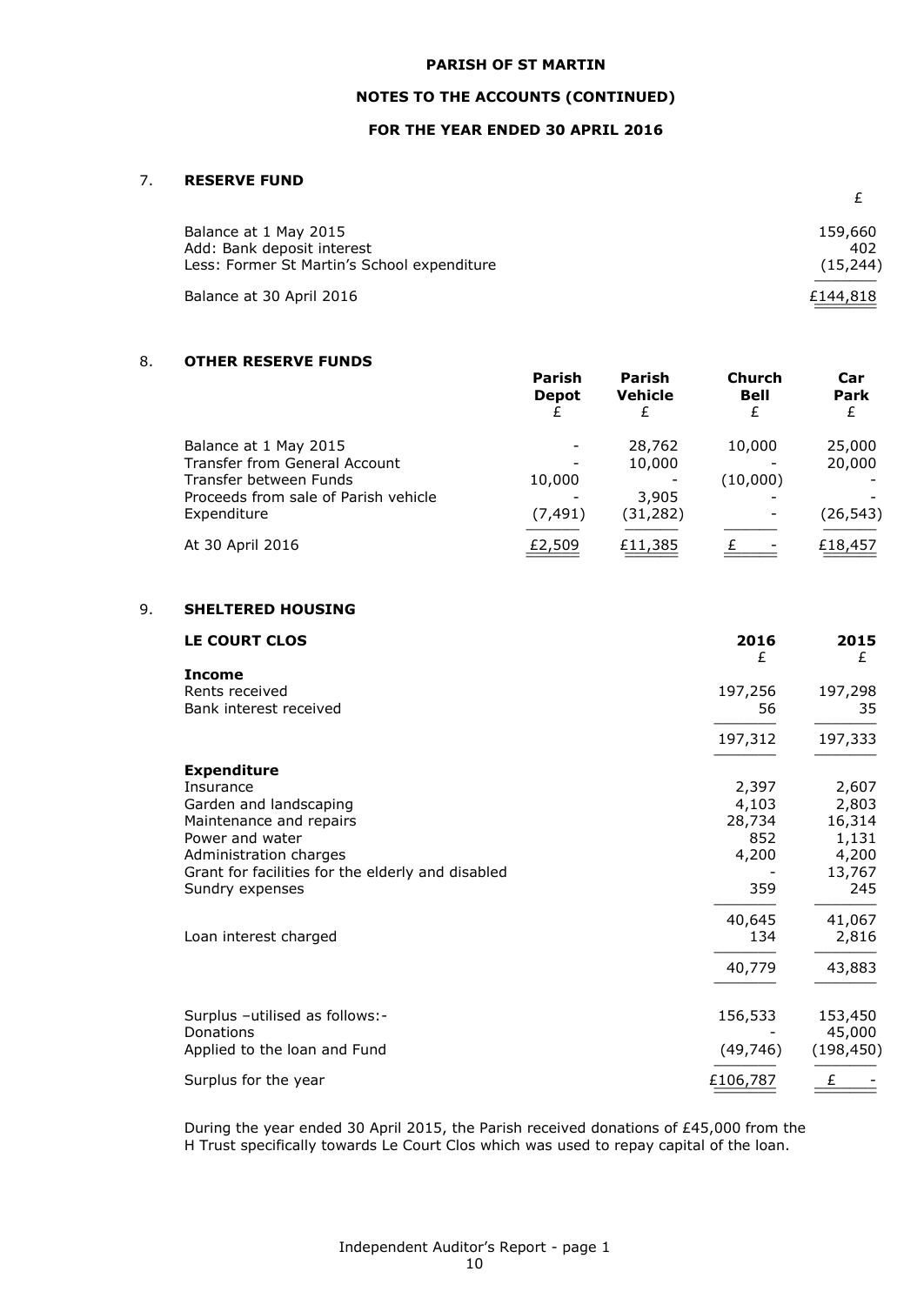### **NOTES TO THE ACCOUNTS (CONTINUED)**

### **FOR THE YEAR ENDED 30 APRIL 2016**

### 10. **SHELTERED HOUSING – LOAN FINANCE**

|                      | 2016 | 2015          |
|----------------------|------|---------------|
| <b>HSBC Bank PLC</b> |      | $E - E49,746$ |

The Parish formalised an agreement with HSBC Bank plc for a loan account facility of £1,975,000. The terms of the facility were:

- interest was charged at 1.5% above the HSBC Bank base rate,
- security was by way of a Registered Promissory Note in the sum of  $£1,975,000$  attaching to St Martin's Sheltered Housing, La Longue Rue, St Martin,
- all sums owing in respect of the facility were at all times repayable on demand, subject to monthly payments of £12,000, with the final repayment made in September 2015.

The Parish had entered into a subsidy agreement over the term of the loan with the States of Jersey whereby the Parish bears the cost of loan interest charged to a level of 4% per annum on the capital outstanding and the States of Jersey any interest charged above the 4% rate.

### 11. **PENSION COSTS**

Certain employees of the Parish are members of the Public Employees Contributory Retirement Scheme ('PECRS'), which is a defined benefit pension scheme, open to employees of several employers in the Island of Jersey. The assets are held separately from those of the Parish. Contribution rates are determined by an independent actuary so as to spread the costs of providing benefits over the members' expected service lives.

Salaries and emoluments include pension contributions for staff to this scheme amounting to £18,509 (2015: £18,310). Since the Parish is unable to readily identify its share of the underlying assets and liabilities of the PECRS, being a multi-employer scheme under Financial Reporting Standard 17 'Retirement Benefits' ('FRS 17'), contributions to the scheme will continue to be accounted for as if they were contributions to a defined contribution scheme.

The most recent actuarial valuation was performed at 31 December 2013. The main purposes of the valuation are to review the operations of the scheme, to report on its financial condition, and to confirm the adequacy of the contributions to support the scheme benefits. The valuation showed that there is a surplus in the present scheme at the valuation date of £92.7 million.

However, in addition the Parish also has a liability to meet its share of the pre-1987 debt, as do all participating employers. This arose from the restructuring of the PECRS arrangements with effect from 1 January 1988. The PECRS Council of Management formally determined the pre-1987 liability in September 2005 and in January 2006 the Parish was advised of the repayment schedule to meet the liability, which was deemed to have taken effect from January 2002. The PECRS actuary advised that the Parish's share of the liability was to be serviced by the payment of a monthly sum, starting in April 2006 and continuing until December 2083. The monthly sum, which includes repayment of interest, £202 from January 2015 and was increased to £204 from January 2016, is an amount calculated by the actuary, but approximating changes in pay of the PECRS membership.

It is the Parish's accounting policy not to account for Fixed Assets or Long-term Liabilities. Therefore the above mentioned gross pension liability for the pre-1987 debt and the related charge have not been recorded in the financial statements at 30 April 2016. The Parish has agreed to meet this liability through an established repayment schedule, which would be in place even if the Parish has no participating members at the time. Under this schedule, payments made including interest incurred will be charged to the General Account in the year they are paid. In view of the agreed schedule the Connetable and Procureurs believe that the Parish is able to continue to meet all of its obligations as they fall due. Under the agreed scheme the Parish has the option to repay the full liability at any time.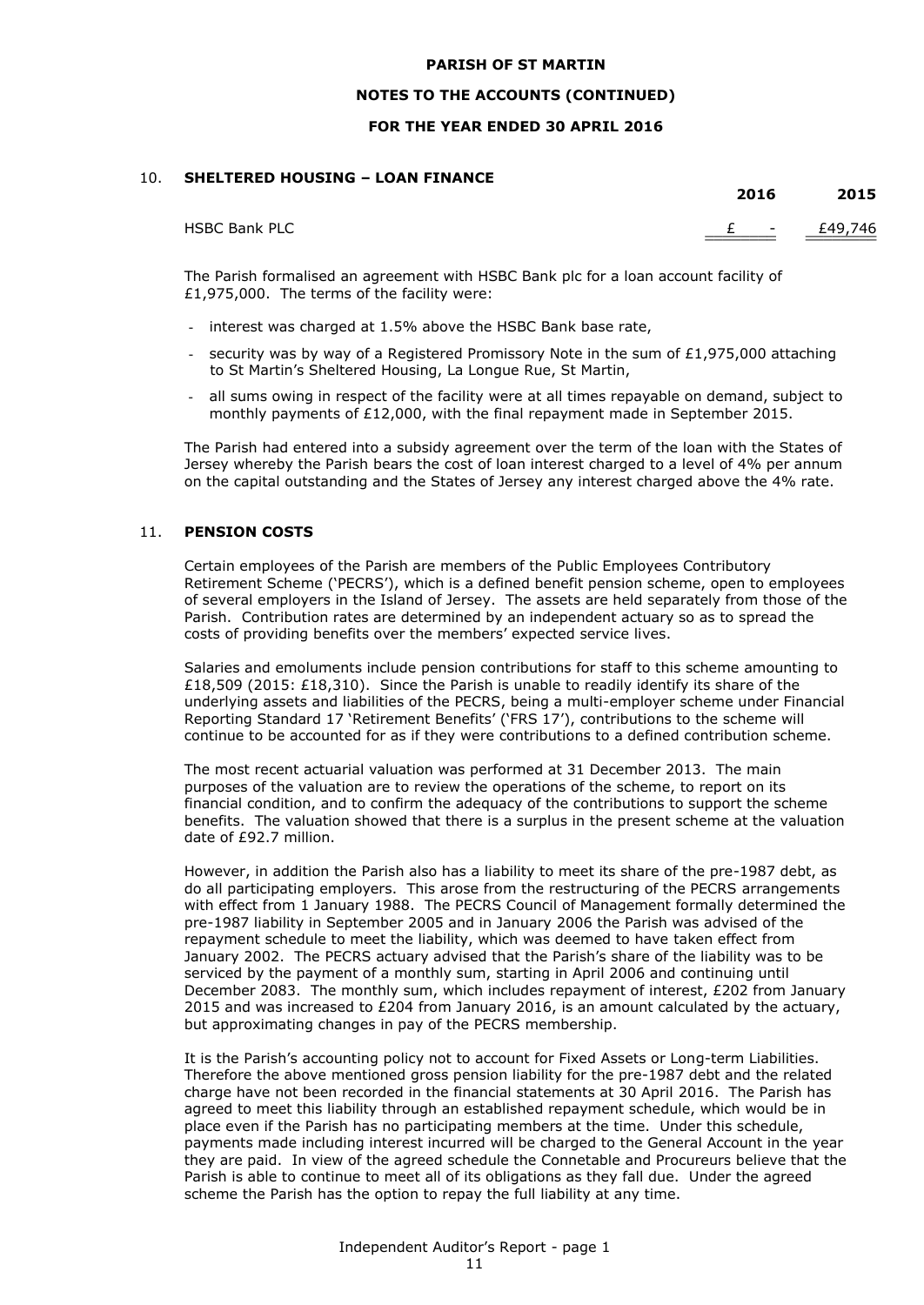### **NOTES TO THE ACCOUNTS (CONTINUED)**

### **FOR THE YEAR ENDED 30 APRIL 2016**

### 12. **PARISH PROPERTIES**

Properties owned by the Parish are:

The Parish Church The Parish Rectory, coach house and garage St Martin's Public Hall La Retraite à l'Est La Retraite à l'Ouest The Parish Depot Field 388 The Village Green Pavilion Former St Martin's School Maison Scolaithe

### 13. **GOODS AND SERVICES TAX**

Part 4 of the Goods and Services Tax (Jersey) Law 2007 relates to the Public Sector and interprets "parish" as any of the 12 parishes of Jersey. The Parish, as a public authority, has special treatment under Regulation 5 of the Goods and Services Tax (Jersey) Regulations 2007. This determines the detail of the application of the Law to the 12 parishes of Jersey. In particular a parish is required to be registered for Goods and Services Tax (GST).

GST does not apply to the supply of goods and services by a parish, being a supply that is not in the course of or furtherance of a business. Most of the income is from rates received and is not derived from business activities. Article 53 of the Law requires any GST paid by the parish to be refunded if it is incurred on supplies or importations that were not for business purpose.

In summary, GST will not be charged by the Parish on the supply of goods and services connected with regulatory functions but GST charges will apply where the parish provides goods and services in competition with commercial concerns.

### 14. **CONTINGENT LIABILITY**

The contingent liability relates to the IT States Computer Link. In the event of a claim the Parish is liable for the first £4,161 of the cost of the claim.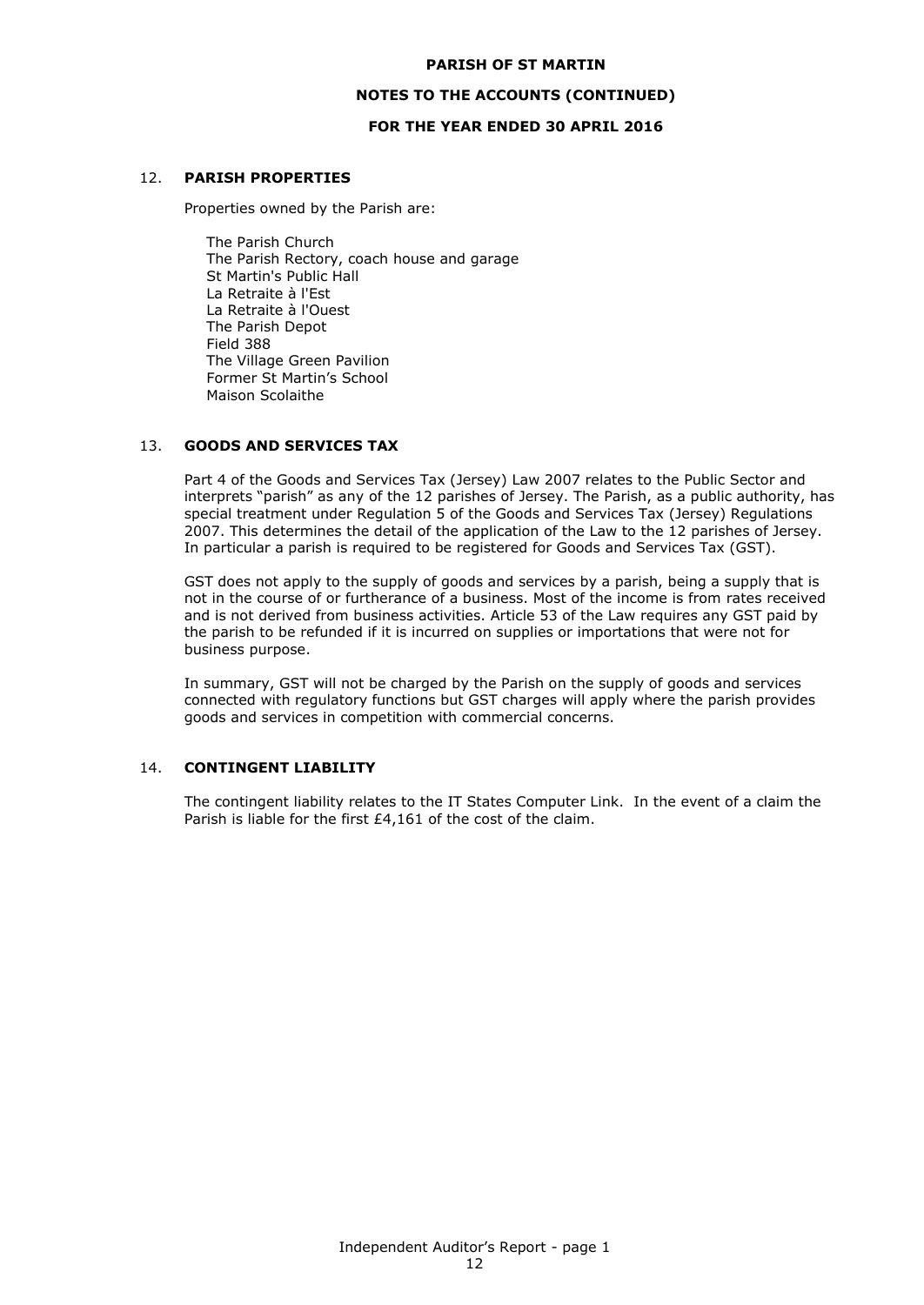# **CHARITABLE FUNDS**

# **FOR THE YEAR ENDING 30 APRIL 2016**

|                         | 2016    | 2015    |
|-------------------------|---------|---------|
| <b>TOTAL FUNDS HELD</b> | £54,422 | £50,831 |

The above balance of £54,422 represents the total of the following Charitable Funds:

- Don Barreau
- Don Bisson
- Don Gruchy
- Clos des Pauvres
- Westaway

Parishioners facing financial hardship may apply for assistance from the above charitable funds.

Please contact the Parish Secretary for further details.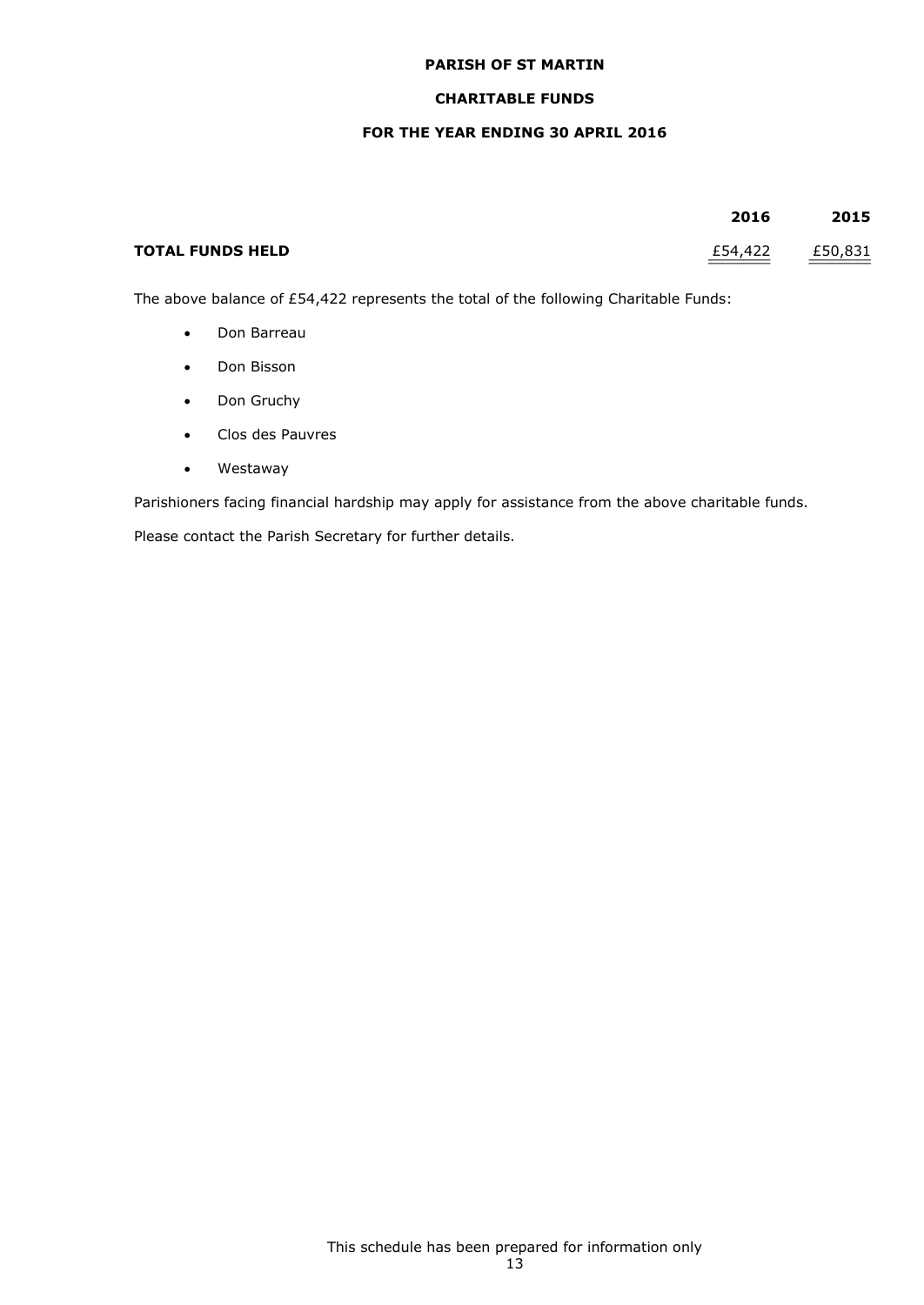### **PARISH OF ST MARTIN GENERAL ACCOUNT - ESTIMATES FOR THE YEAR ENDING 30 APRIL 2017**

| <b>Estimates</b><br>2015/16        | <b>Actual</b><br>2015/16           |                                                                                                                                                              | <b>Estimates</b><br>2016/17         |
|------------------------------------|------------------------------------|--------------------------------------------------------------------------------------------------------------------------------------------------------------|-------------------------------------|
| £                                  | £                                  | <b>ADMINISTRATION</b>                                                                                                                                        | £                                   |
| 6,700                              | 7,694                              | Telephone and postage                                                                                                                                        | 7,500                               |
| 10,500                             | 6,812                              | Advertising, printing and stationery                                                                                                                         | 10,000                              |
| 8,000                              | 8,432                              | Computer expenses                                                                                                                                            | 21,650                              |
| 6,200<br>6,600                     | 6,200<br>5,352                     | Comité des Connétables<br>Sundry expenses                                                                                                                    | 6,250<br>7,500                      |
| 38,000                             | 34,490                             |                                                                                                                                                              | 52,900                              |
|                                    |                                    | <b>SALARIES, PENSIONS AND FEES</b>                                                                                                                           |                                     |
| 125,300                            | 124,404                            | Salaries, pensions and social security                                                                                                                       | 127,000                             |
| 2,750                              | 2,750                              | Assessment Committee                                                                                                                                         | 2,750                               |
| 12,000                             | 7,148                              | Professional and legal fees                                                                                                                                  | 10,000                              |
| 5,700<br>150                       | 5,700<br>37                        | Audit fee<br><b>Etat Civil</b>                                                                                                                               | 5,800<br>100                        |
| 145,900                            | 140,039                            |                                                                                                                                                              | 145,650                             |
| 45,000                             | 41,868                             | <b>TRESOR</b> Wages, repairs and maintenance                                                                                                                 | 51,000                              |
| 15,000                             | 15,000                             | <b>RECTOR'S ACCOMMODATION ENTITLEMENT</b>                                                                                                                    | 15,000                              |
| 7,000                              | 7,000                              | <b>CHARITABLE GRANTS</b>                                                                                                                                     | 7,000                               |
| 115,000                            | 111,879                            | <b>ROADS ACCOUNT</b>                                                                                                                                         | 100,000                             |
| 101,500                            | 101,334                            | <b>REFUSE COLLECTION</b>                                                                                                                                     | 106,600                             |
| 450                                | 422                                | <b>STREET LIGHTING</b>                                                                                                                                       | 450                                 |
| 16,300<br>7,000<br>29,200<br>6,000 | 14,520<br>6,942<br>28,141<br>6,482 | <b>MAINTENANCE OF PROPERTIES</b><br>Public Hall upkeep<br>Public Hall - Interior and exterior maintenance<br>Other properties and equipment<br>Village Green | 15,800<br>17,000<br>22,500<br>7,000 |
| 3,000                              | 3,193                              | Car Park maintenance                                                                                                                                         | 2,750                               |
| 61,500                             | 59,278                             |                                                                                                                                                              | 65,050                              |
|                                    |                                    | <b>HONORARY POLICE</b>                                                                                                                                       |                                     |
| 22,650                             | 20,324                             | Operational                                                                                                                                                  | 21,500                              |
| 16,350                             | 15,537                             | Support                                                                                                                                                      | 17,000                              |
| 39,000                             | 35,861                             | Capital - equipment                                                                                                                                          | 500<br>39,000                       |
|                                    |                                    |                                                                                                                                                              |                                     |
|                                    |                                    | <b>RESERVE FUNDS</b><br>Depot and Barn Reserve Fund                                                                                                          | 20,000                              |
| 20,000                             | 20,000                             | Car Park Reserve Fund                                                                                                                                        | 21,000                              |
| 10,000                             | 10,000                             | Parish Vehicles Reserve Fund                                                                                                                                 | 5,000                               |
|                                    |                                    | Church Projects Reserve Fund                                                                                                                                 | 13,500                              |
| 30,000                             | 30,000                             | Former St Martin's School Reserve Fund                                                                                                                       | 36,000<br>95,500                    |
|                                    |                                    |                                                                                                                                                              |                                     |
| 598,350                            | 577,171                            | <b>EXPENDITURE EXCLUDING SPECIAL VOTES</b>                                                                                                                   | 678,150                             |
| 12,000                             | 12,000                             | <b>SPECIAL VOTE</b><br>Youth Centre Worker                                                                                                                   | 12,000                              |
| 500                                | 500                                | Parish in Bloom                                                                                                                                              | 500                                 |
| 1,000                              | 1,000                              | <b>Battle of Flowers</b>                                                                                                                                     | 1,000                               |
| 500                                | 500                                | Senior Citizens Christmas Fund                                                                                                                               | 500                                 |
| 58,000                             | 38,650                             | Old School Development Project<br>Petanque terrain shelter                                                                                                   | 1,500                               |
| 72,000                             | 52,650                             |                                                                                                                                                              | 15,500                              |
| £670,350                           | £629,821                           | <b>ESTIMATED EXPENDITURE FOR THE YEAR</b>                                                                                                                    | £693,650                            |